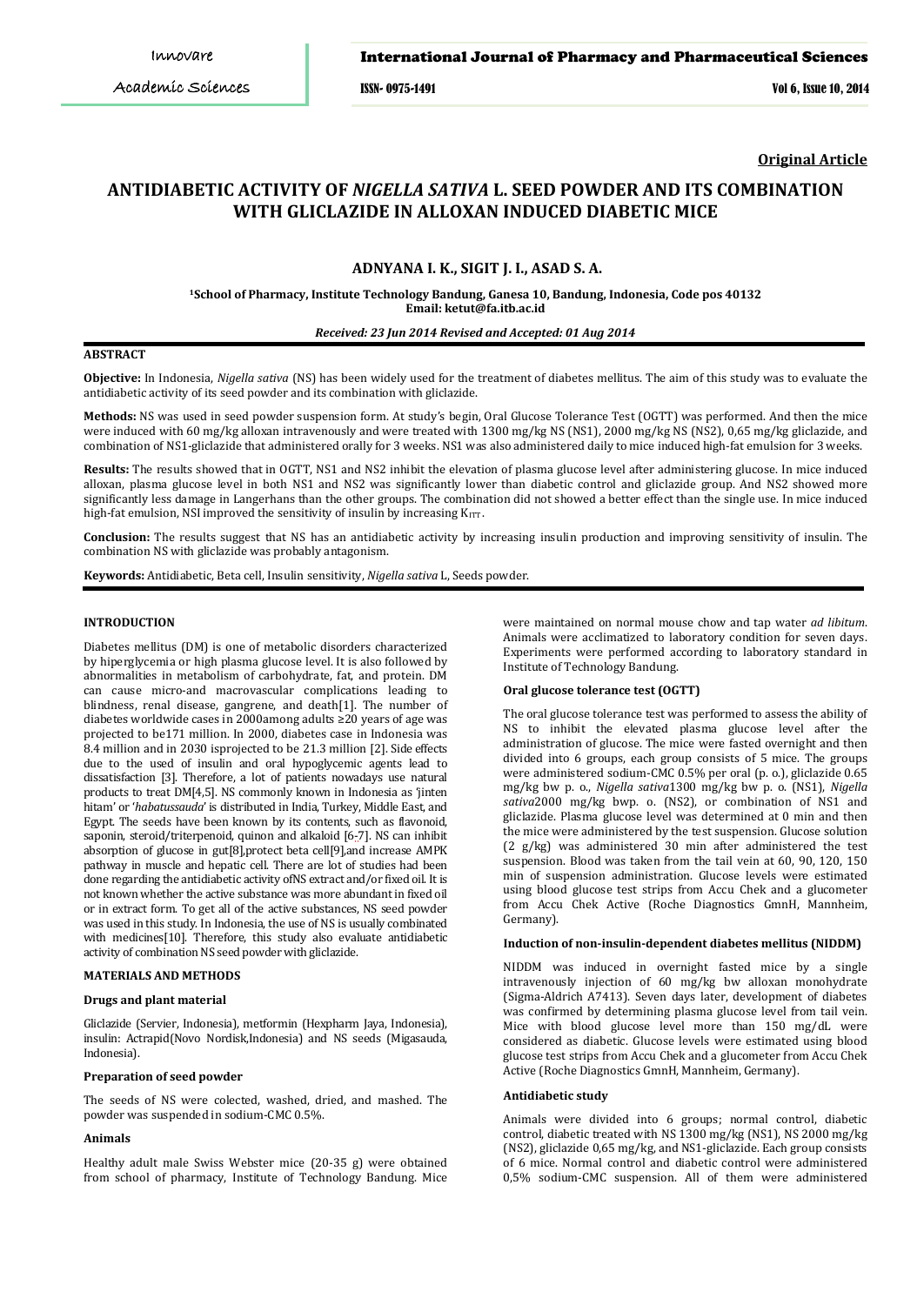dailyper oral for 3 weeks. Blood glucose was determined every 7 days. Glucose levels were determined from tail vein blood and used blood glucose test strips from Accu Chek and a glucometer from Accu Chek Active (Roche Diagnostics GmnH, Mannheim, Germany).

#### **Histology**

The whole pancreas from two mice in each group was removed after sacrificed and submerged in 10% formaline solution then immediately processed by the paraffin technique. Sections of 5 µm thickness were cut and stained using Gomori's method[11]with chrome alum Victoria blue-phloxin stain. The number of beta cell and alpha cell was analysed.

#### **Assessing insulin sensitivity**

Fifteen mice was induced by high-fat emulsion[12]for 14 days to decrease the insulin sensitivity. This mice divided into 3 groups; control diabetic, diabetic treated with NS 1300 mg/kg bw, and metformin 195 mg/kg bb. Each group consists of 5 mice. The suspension was administered daily per oral for 3 weeks. After the last suspension administering, insulin senstivity was determined by IVITT. Insulin (0.1 U/kg bw) was injected intravenously and plasma glucose level was measured at time points of 0, 2, 5, and 10 min after injection. Insulin sensitivity was estimated by glucose disapperance within 10 min that determined from average slope (K) curve. The K-value was determined by linear regression over time points that multiplied by 100 [13].

#### **Statistical analysis**

Data are reported as the mean ± SD and evaluated using t-test and paired sample t-test. The values were considered significant when pvalue<0.05.

# **RESULTS**

#### **Glucose tolerance test**

The effects of seed powder of NS and its combinations on OGTT was shown in Table 1. At minutes 90 after glucose administration, gliclazide inhibited the increase of plasma glucose level. NS1 and NS2 inhibited the elevated of plasma glucose too, and NS2 was better than gliclazide, although this inhibiting was not significant compared to control diabetic. At minutes 90 and 120, NS1 and NS2 could lower plasma glucose level but its not significantly different. NS1 and NS2 also normalized plasma glucose level within 2 hours. The combination did not show inhibiting effect of the elevated plasma glucose level and it could not normalize plasma glucose level within 2 hours. The plasma glucose level at minutes 120 and 150 in the combination group was significantly higher than control group. The AUC of the glyceamic response was also quantified to make sure the difference of glycaemic response of each group (Table 2). The AUC showed that gliclazide have the best effects and then was followed by NS2. NS2 was significantly different compared to control group.

#### **Table 1: Change of plasma glucose in normal Swiss Webster mice in OGTT.**

| Group              | Plasma glucose level (mg/dL) |        |           |           |           |  |  |
|--------------------|------------------------------|--------|-----------|-----------|-----------|--|--|
|                    | $\bf{0}$                     | 60     | 90        | 120       | 150       |  |  |
| Control            | 125.60                       | 242.20 | 186.00    | 156.20    | 126.20    |  |  |
|                    | ±31.28                       | ±56.95 | ±69.04    | ±47.98    | ±38.70    |  |  |
| NS <sub>1</sub>    | 129.60                       | 239.80 | 180.80    | 164.4     | 138.2     |  |  |
|                    | ±27.78                       | ±39.54 | ±24.77    | ±24.94    | ±29.97    |  |  |
| NS <sub>2</sub>    | 128.20                       | 212.60 | 171.00    | 153.00    | 132.20    |  |  |
|                    | ±25.52                       | ±32.18 | ±34.97    | ±31.72    | ±26.58    |  |  |
| Gliclazide         | 126.60                       | 227.00 | 133.20    | 118.40    | 111.4     |  |  |
|                    | ±20.31                       | ±45.84 | $±19.52*$ | $±16.18*$ | ±14.79    |  |  |
| $NS1 + Gliclazide$ | 124.00                       | 243.80 | 213.40    | 192.40    | 166.40    |  |  |
|                    | ±29.73                       | ±52.76 | ±41.77    | $±20.54*$ | $±20.54*$ |  |  |

Values are mean ± SD, n = 5, (\*) significantly different from control group, p<0.05 using t-test. NS1 (*Nigella sativa* 1300 mg/kg) and NS2 (*Nigella sativa*2000 mg/kg).

# **Table 2: Area under the curve (delta plasma glucose level (mg/dL)\*time (min)).**

|                              |                                  | Group                     |                         |                              |
|------------------------------|----------------------------------|---------------------------|-------------------------|------------------------------|
| Control                      | NS <sub>1</sub>                  | NS <sub>2</sub>           | iliclazide              | Gliclazide<br>NS1            |
| 275620<br>$11013.2 \pm$<br>. | $1 \pm 3967.31$<br>0785<br>. u ÷ | 1420.98*<br>8988.<br>. o- | 1926.08*<br>7791<br>.40 | 13250.80<br>174314<br>TJ. 15 |

Values are mean ± SD, n = 5, (\*) significantly different from control group, p<0.05 using t-test. NS1 (*Nigella sativa* 1300 mg/kg) and NS2 (*Nigella sativa*2000 mg/kg).

# *Nigella sativa* **can reduce plasma glucose level and protect pancreatic cell in diabetic mice induced-alloxan**

Daily treatment with NS1 and NS2 for 3 weeks reduced plasma glucose level in diabetic mice induced-alloxan. Plasma glucose level in group NS1 and NS2 was significantly different compared to diabetic control and not significantly different compared to normal control. This result showed that NS1 and NS2 normalized the plasma glucose level reached the similar level to normal control (Figure 1). This reduction of plasma glucose level was better than gliclazide group. The combination group did not show a better reduction in plasma glucose level than the single use of NS1.

Pancreatic cells were stainned with Gomori to understand the mechanism behind its antidiabetic activity (Figure 2). Staining with Gomori can show Langerhans clearly and show the difference of beta and alpha cell. At the end of treatment, control group had pancreatic cell damage with reduction of beta cell. Among all groups, NS2 showed less damage of pancreatic cells and an increased number of beta cell. NS1 and NS2 inhibited the elevation of alpha cell. Gliclazide and NS1-gliclazide group increased number of alpha cell that significantly different from diabetic control.

#### *Nigella sativa* **improve insulin sensitivity**

Intravenous insulin tolerance was tested to know the insulin sensitivity in mice. Insulin sensitivity was showed from  $K_{ITT}$  value. NS1 increased  $K_{ITT}$  that significantly different from diabetic control. The elevation of  $K_{\mathrm{ITT}}$  showed improvement in insulin sensitivity.

# **DISCUSSION**

In this study, antidiabetic activity of NS seed powder and its combination was evaluated in beta cell damage diabetic mice. This study was begun with oral glucose tolerance test as the preliminary test. This test was a model for pre-diabetic mice. In this test, NS1 and NS2 reduced plasma glucose level but not significantly different to control group. NS2 inhibited the elevation of plasma glucose level in first 30 minutes that showed NS2000 mg/kg bw could inhibit the absorption of glucose. Combination NS 1300 mg/kg bw and gliclazide could not reduce plasma glucose level to normal and the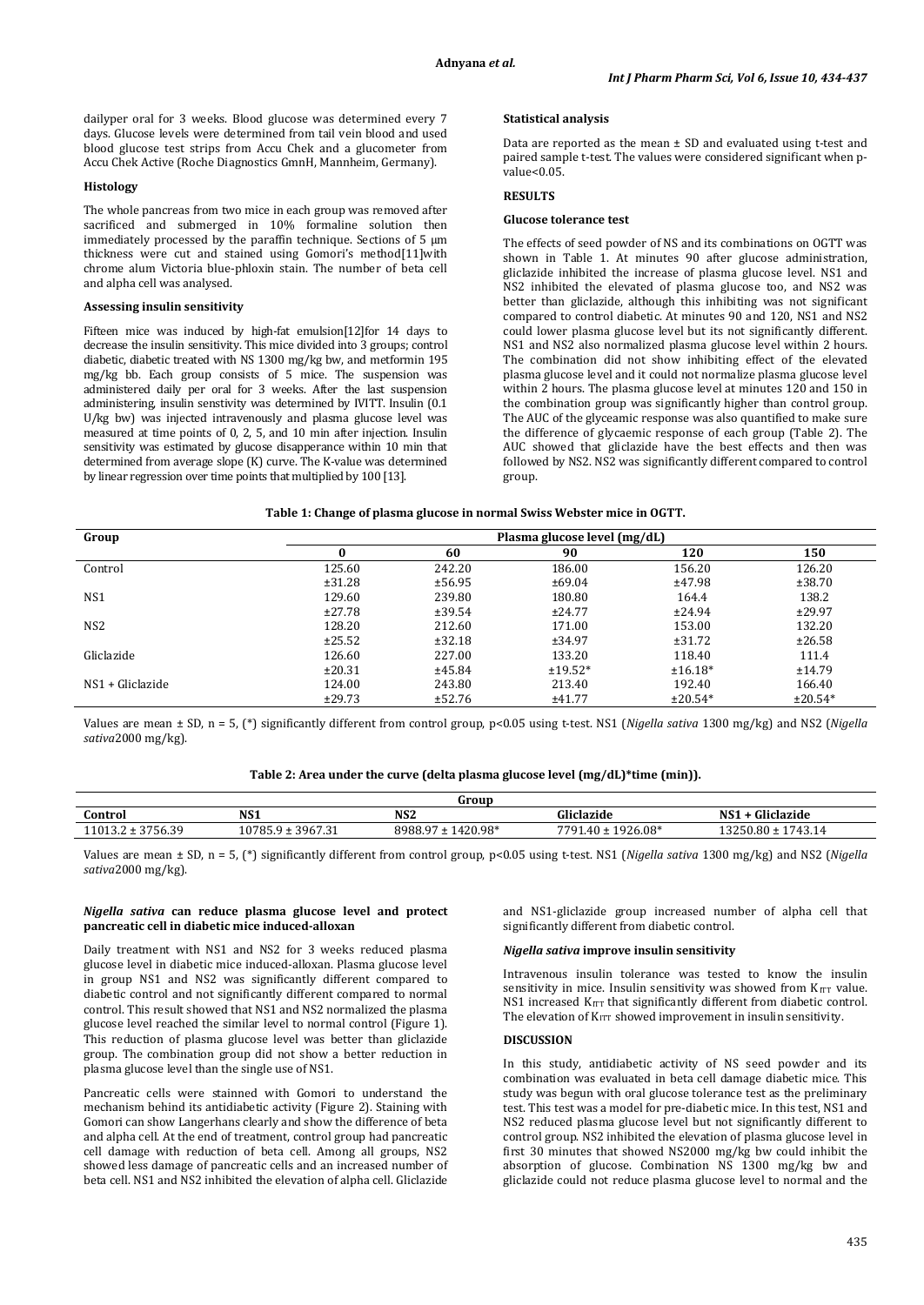plasma glucose level was significantly different from control and gliclazide (p<0,05). This showed that NS had antidiabetic activity by inhibiting the elevation of plasma glucose level whereas the combination of NSand gliclazide could not normalize plasma glucose level.







**Fig. 2: Histopathological Studies of Pancreas at Day 21 After Treatment: a = normal group, b = control group, c = NS 1300 mg/kg bw, d = NS2000 mg/kg bw, e = Gliclazide gruop, and f = NS 1300 mg/kg bw + Gliclazide. Beta cell appeared pink (red arrow) and alpha cell appeared dark red (blue arrow) at the periphery of the islet. (X1000).**

**Table 3: Total number of B and A cell per islet pancreas after treatment.**

| Group            | The Number of Cell per Islet |                 |  |
|------------------|------------------------------|-----------------|--|
|                  | <b>Beta cell</b>             | Alpha cell      |  |
| Normal control   | $95 \pm 7$                   | $25 \pm 7$      |  |
| Diabetic control | $8 \pm 3^a$                  | $4 \pm 1a$      |  |
| NS1              | $8 \pm 2^a$                  | $2 + 2a$        |  |
| NS2              | $28 \pm 7^{a,b}$             | $4 + 1^a$       |  |
| Gliclazide       | $11 \pm 3^a$                 | $5 \pm 1^{a,b}$ |  |
| NS1 + Gliclazide | $10 \pm 4^{\circ}$           | $5 \pm 3a,b$    |  |

NS1 (*Nigella sativa* 1300 mg/kg) and NS2 (*Nigella sativa* 2000 mg/kg), n = 2, with (a) significantly different from normal control group using t-test and (b) significantly different from diabetic control using t-test, p< 0.05.

The study was continued by inducing alloxan. Alloxan is derivate urea which can produce superoxide radical and causes rapid destruction to beta cell [14,15]. Destruction of beta cell can decrease insulin secretion and lead to hyperglycaemia. This method was model for diabetes type 1. NS 1300 mg/kg bw and 2000 mg/kg bw reduced plasma glucose level significantly compared to diabetic control. This plasma glucose level was not significantly different from normal control that showed *Nigella sativa* could reduce plasma glucose level close to normal.

**Table 4: Result of insulin sensitivity assay intravenous insulin tolerance test before and after treatment**

| Group            |                              | $KITT \pm SD$                |  |  |
|------------------|------------------------------|------------------------------|--|--|
|                  | <b>Before</b>                | After                        |  |  |
| Normal control   | $7.57 \pm 0.50$              | $6.63 \pm 0.59$              |  |  |
| Diabetic control | $4.20 \pm 1.31$ <sup>a</sup> | $3.03 \pm 0.87$ <sup>a</sup> |  |  |
| NS1              | $4.12 \pm 1.18$ <sup>a</sup> | $4.71 \pm 0.58$ a,b          |  |  |
| Metformin        | $3.79 \pm 1.04$ <sup>a</sup> | $5.15 \pm 1.68$ a,b,c        |  |  |

Value are mean ± SD, n = 5, NS1: *Nigella sativa* 1300 mg/kg. (a) Significantly different from normal control using t-test, (b) significantly different from diabetic control using t-test, and (c) significantly different from KITT before treatment using paired student's t-test, p< 0.05.

NS 1300 mg/kg bw reduced plasma glucose level by increasing the secretion of insulin from beta cell and inhibiting the alpha cell, while NS 2000 mg/kg bw incresed the density of beta cell. Gliclazide and combination group could not reduce plasma glucose level significantly compared to diabetic control. In gliclazide and combination group, beta cell was increased but not significantly different from diabetic control, otherwise alpha cell was increased too and significantly different from diabetic control. The elevation of alpha cell increased secretion of glucagon. It made the reduction of plasma glucose level in both of groups were not significant. From this method, the combination of NS and gliclazide still could not reduce plasma glucose level significantly compared to diabetic control. This showed that NS and gliclazide interacted and decreased the antidiabetic effect. Interaction between NS and gliclazide occurred consistently in both of an experimental model. This showed that there will be an interaction if NSand gliclazide were used at the same time.

In this study, antidiabetic activity was evaluated too in type 2 diabetic mice to know another mechanism of NS. Diabetes type 2 is caused by insulin resistance and/or relative insulin deficiency. Diabetes type 2 is the most common case of diabetes. Insulin resistance mice were induced by a high-fat-glucose emulsion. Highfat-glucose emulsion increase GLUT2 and α-glucosidase in small intestinal epithelium and decrease GLUT4 in skeletal muscle. NS  $significantly$  increased  $K_{\text{ITT}}$  value compared to diabetic control that means NScould improve insulin resistance. The possible mechanism maybe by decreasing GLUT2 and  $\alpha$ -glucosidase in small intestinal epithelium or/and by increasing GLUT4 in skeletal muscle. Similar results showed that NSextract can increase GLUT4 present in muscle of diabetic mice [16].

This study showed that NShas antidiabetic activity by inhibiting the elevation of plasma glucose level, increasing insulin release, improving beta cell pancreas, inhibiting the increasing of alpha cell pancreas, and improving insulin sensitivity. Some of these mechanismsis similar to agonist glucagon-like-peptide-1 (GLP-1) or dipeptidyl-peptidase-IV (DPP-IV) inhibitor that can increase insulin secretion and inhibit glucagon [17,18]. Furthermore, NSis also similar to metformin that can improve insulin sensitivity.

# **CONCLUSION**

NS 1300 mg/kg bw and 2000 mg/kg bw can reduce plasma glucose level. NS 1300 mg/kg bw can increase secretion of insulin from existing beta cell and inhibit the alpha cell. NS 2000 mg/kg bw can inhibit the absorption of glucose in small intestine, increase secretion of insulin and increase density of beta cell. Combination of gliclazide and NS can not reduce plasma glucose level significantly compared to diabetic control and showed interaction between them that can decrease the antidiabetic effect.